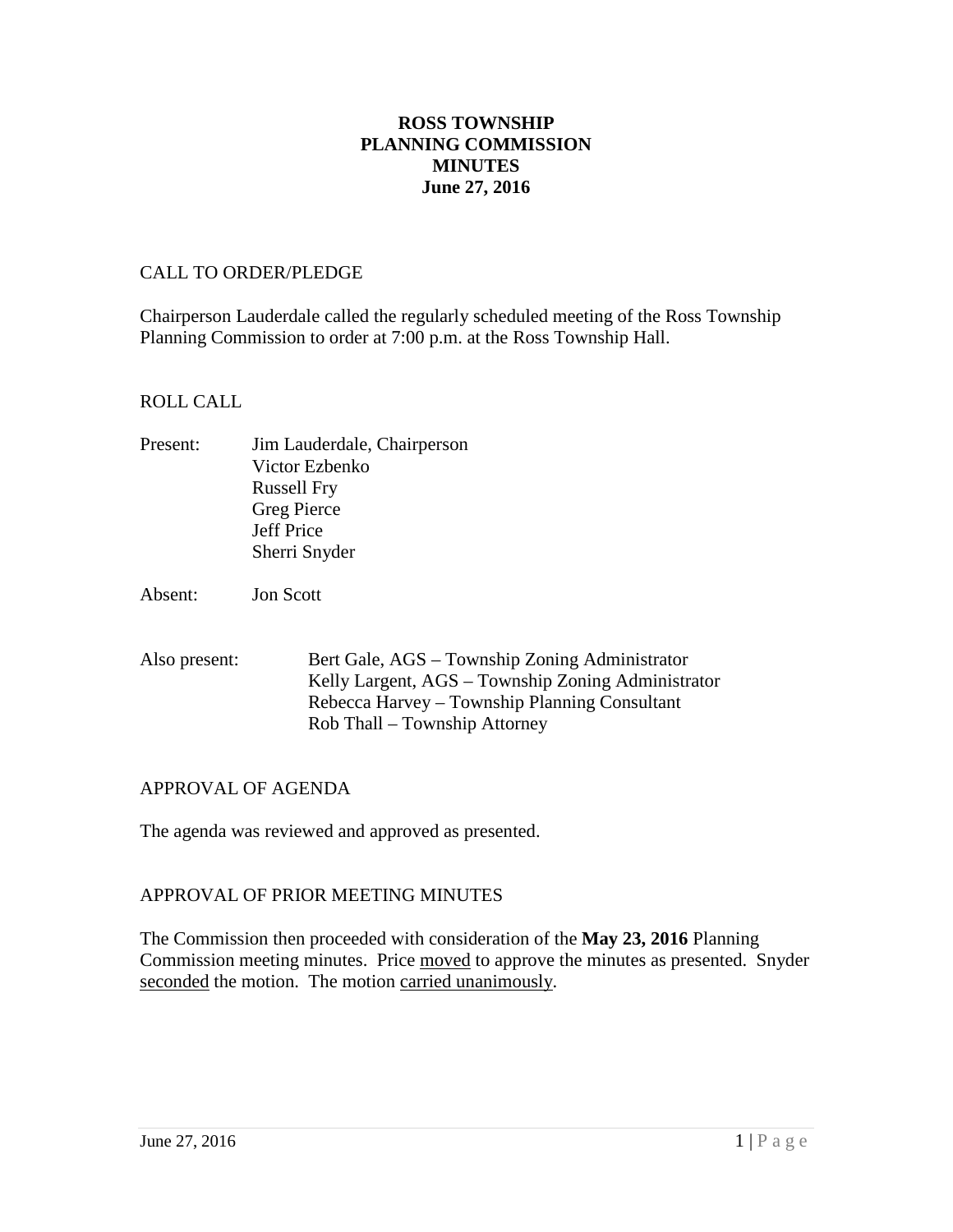### PUBLIC COMMENT ON NON-AGENDA ITEMS

Vince Carahaly stated that he is a member of the Southcentral Michigan Planning Council.and is also a candidate for the Kalamazoo County Board of Commissioners (District 6). He provided updates on Kalamazoo County's current effort to update the County Master Plan; the ongoing efforts to receive approval of the Missile Defense Site in Battle Creek; and a recently received application for a gravel mine in Richland Township.

No further public comment on non-agenda items was offered.

### NEW BUSINESS

1. Public Hearing – Zoning Ordinance Text Amendments

Chairperson Lauderdale opened the Public Hearing. He stated that the required notification had been completed to allow for Board consideration of the following amendments to the Ross Township Zoning Ordinance:

- A. Proposed amendment of Article 23: to add a preliminary statement to Section 23.8 regarding variance authority of the ZBA and to revise Section 23.8 A. pertaining to the standards for consideration of variances by the ZBA.
- B. Proposed amendment of Article 22: to completely revise Section 22.3 pertaining to the alteration of nonconforming uses and buildings/structures.
- C. Proposed amendment of Article 22: to completely revise Section 22.4 pertaining to the repair, maintenance, and restoration of nonconforming uses and buildings/structures.
- D. Proposed amendment to add a new Section 25.3 pertaining to Conditional Rezoning to provide for the intent, application and offer of conditions, Planning Commission review, Township Board review, approval, compliance, time period for establishing, reversion of zoning, subsequent rezoning, amendment of conditions, Township right to rezone and failure to offer conditions.
- E. Proposed amendment of Article 20: to revise the minimum required standards for Horse Boarding or Riding Stables and to revise the special use standards for Horse Boarding or Riding Stables under Item 13.
- F. Proposed amendment of Article 17: to revise Section 17.1 pertaining to waterfront lot access and use regulations by adding that allowed docks shall only be used by the approved access lot beneficiary; by providing that an access lot serving more than one access lot beneficiary shall be subject to site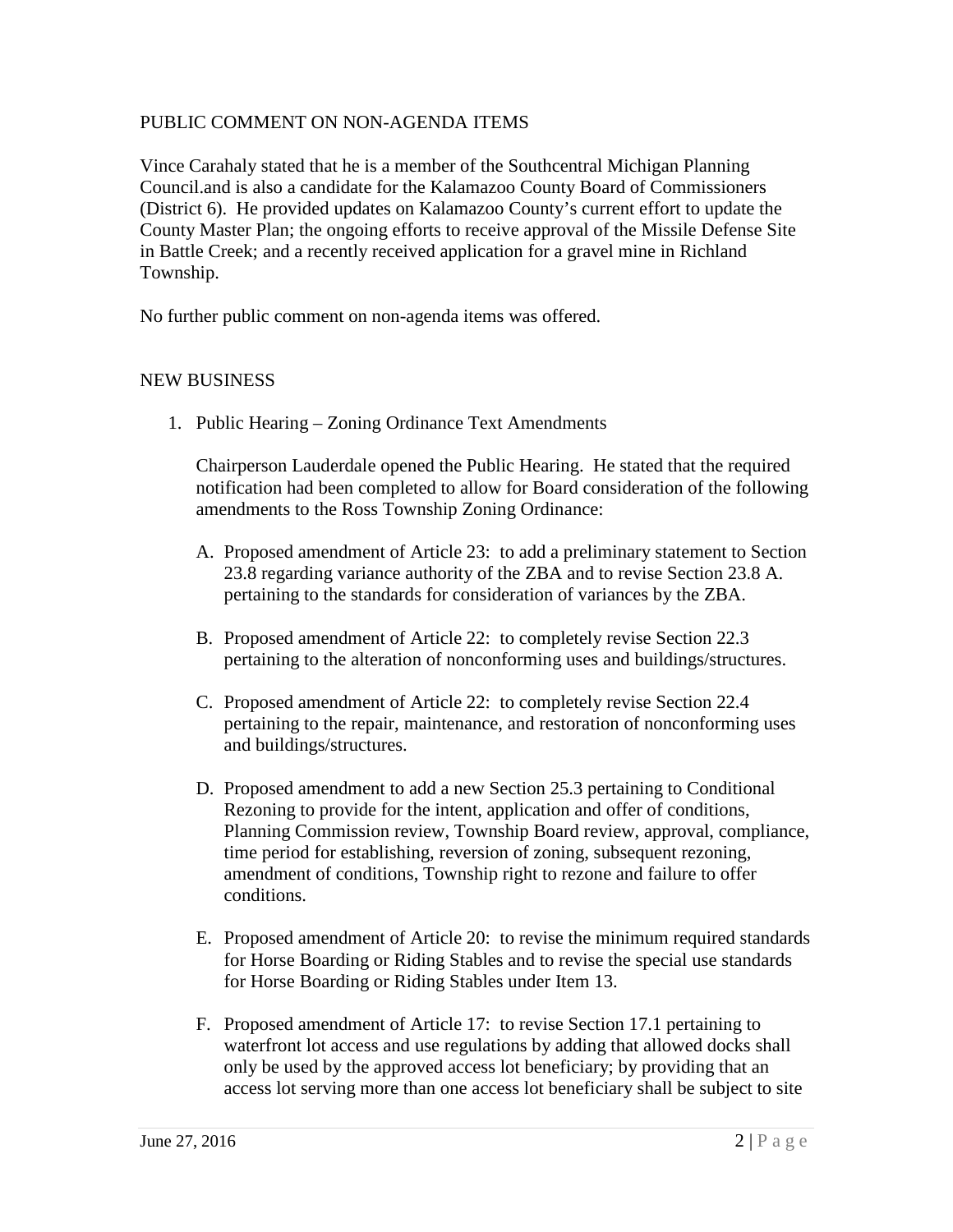plan review; and, by clarifying non-application to certain existing beneficiaries of access lots.

- G. Proposed amendment of Article 2: to revise the definition of Access Lot Beneficiary to address members of same family.
- H. Proposed amendment of Article 18: to completely revise Section 18.6 A. as it pertains to screening standards.

Chairperson Lauderdale gave an overview of the proposed amendments, noting that the amendments were a product of research and review conducted by the Planning Commission since January, 2016. He added that Township Attorney Thall has provided legal review of all of the proposed amendments and that the ZBA provided input on Items A. and B. and specific interpretation regarding Item F.

Regarding Item D., Gale advised that a Section 25.3 already exists in the Ordinance. The Commission agreed that the proposed text should be changed to Section 25.4.

No public comment was offered. Chairperson Lauderdale stated no written correspondence had been received regarding the proposed amendments. He then closed the public comment portion of the public hearing.

Pierce then moved to recommend approval by the Township Board of the proposed amendments to the Ross Township Zoning Ordinance as set forth in the June 27, 2016 Public Hearing Notice and the tentative text of the proposed Zoning Ordinance amendments. Fry seconded the motion. The motion carried unanimously.

2. Section 17.2 B. 1. & 4. – Dock Setback Requirements

Attorney Thall explained that currently Section 17.2. B. 4. requires that no dock *'shall be located within 10 ft from the nearest property line as projected into the waterway*.' He noted that said provision could be argued to be inconsistent with riparian law that does not consider riparian rights to follow an extension of the property line into the waterway but rather extends it to the center (or other configuration depending on the shape) of the waterway. He referenced a memo regarding 'dock placement' dated June 7, 2016 prepared on behalf of the Township.

Thall explained that the riparian standard is difficult to apply and requires a high degree of interpretation based on the waterway. He noted that the existing Ordinance provision (Section 17.2 B. 4.) puts the Township in the position of having to identify the location of the property line as it extends into the waterway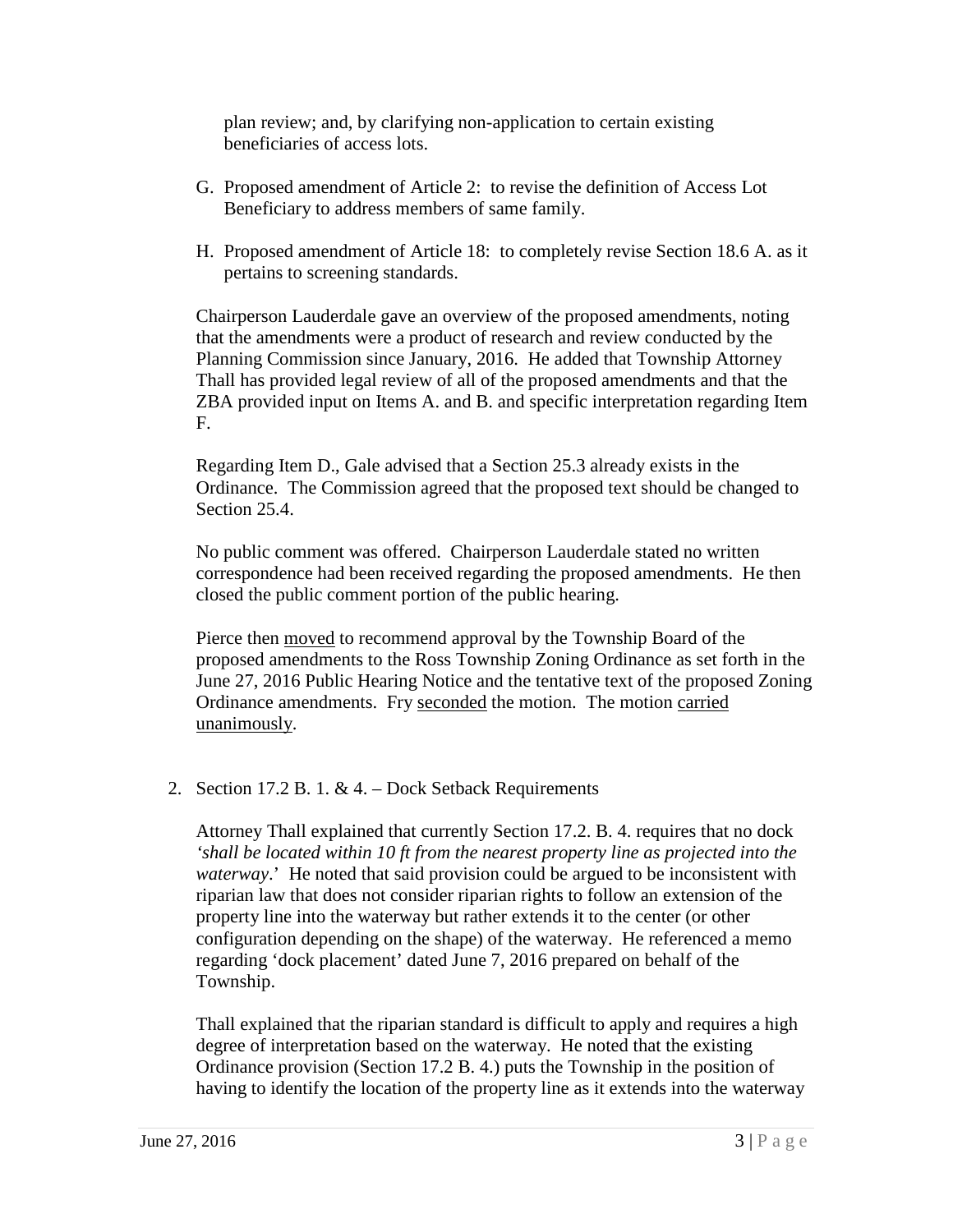– which could likely run counter to State law. Thall stated that the Township should not involve itself in the determination of where the riparian line is but rather allow same to be established by the MDEQ or through a dispute/court process.

In response to questions, Thall noted that most townships just regulate dock length . . and on occasion require a setback from the on-shore property line. He advised that Section 17.2 B. 4. should be modified per this discussion, but that the Township can maintain the on-shore 10 ft sideline setback requirement and a dock length standard and maintain enforceability.

Planning Commission discussion ensued wherein it was agreed that Section 17.2 B. 4. should be amended to require a 10 ft setback for docks from the on-shore property lines. It was further noted that permanent docks should be subject to the zoning compliance permit process and that Section 17.2 B. 1. should be revised accordingly.

Harvey was directed to draft text reflecting the discussion of the Commission and to submit same to Township Attorney Thall for review/comment.

# UNFINISHED BUSINESS

1. Watershed Protection Strategies

Chairperson Lauderdale distributed a memo summarizing his discussion with Ken Kornheiser regarding the potential for input from the 4TWRC on the Township's watershed protection strategies initiative.

Chairperson Lauderdale and Harvey reviewed earlier efforts of the Gull Lake Water Quality Organization that resulted in the insertion of a watershed protection mission statement into the master plans of the four townships surrounding Gull Lake and the development of the Watershed Protection Strategies Guidebook (redistributed to Planning Commission members in May). Snyder suggested that their involvement now may be prudent.

Ezbenko questioned why the Planning Commission was embarking on this effort now . . . is there some issue that needs to be solved?

General discussion ensued regarding the general principles of watershed management as a tool to protect water quality. It was suggested that a visit from Kornheiser (or an associate of the 4TWRC involved in watershed management efforts) to review the water quality issues specific to Gull Lake and the purposes/strategies of watershed management would provide the Planning Commission with valuable background and help in formulating a direction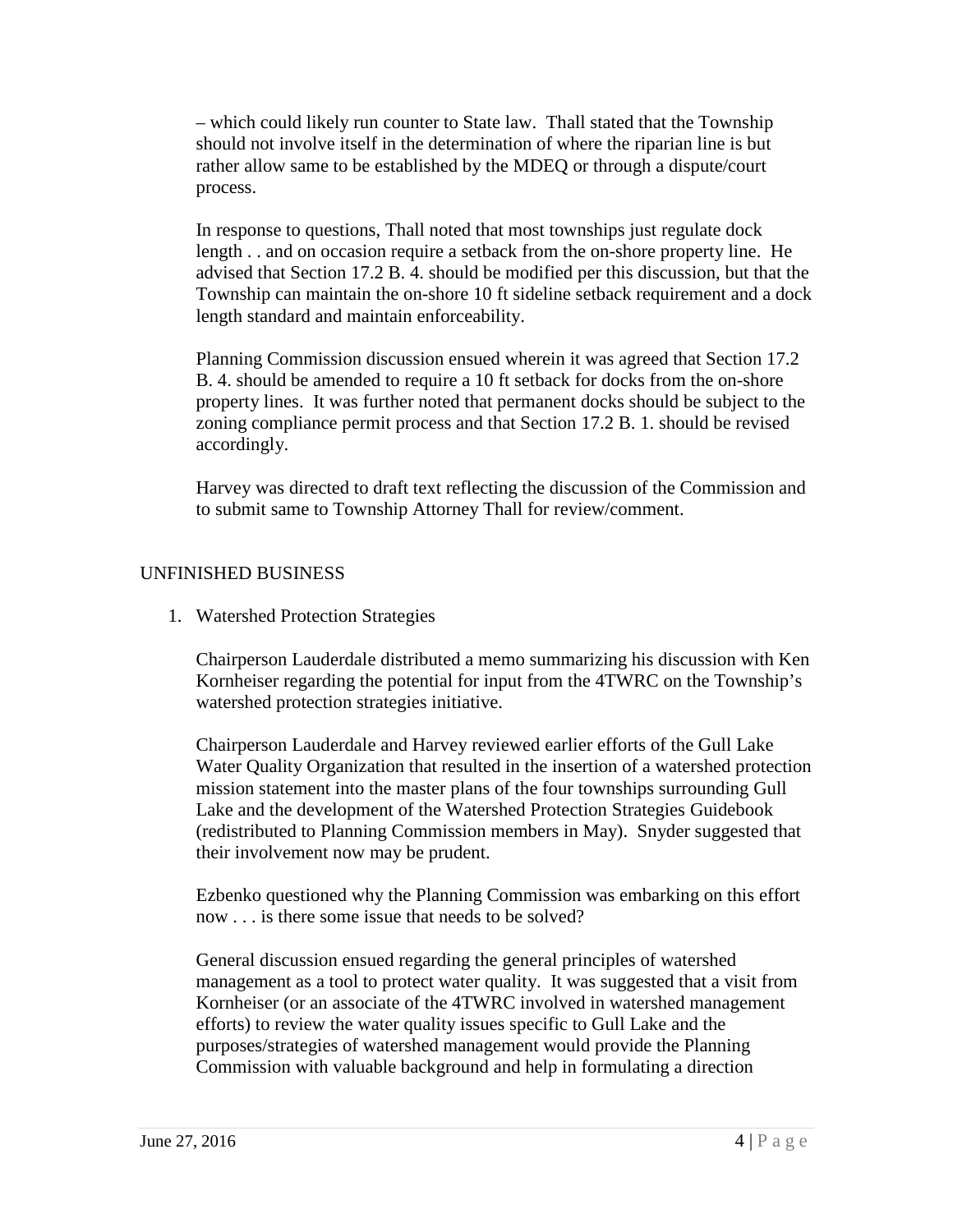forward. Chairperson Lauderdale agreed to contact Kornheiser to schedule the requested discussion.

Chairperson Lauderdale noted that Kornheiser had also indicated that he would place the Ross Township Planning Commission request on the July 11, 2016 meeting of the 4TWRC to discuss opportunities for collaboration on watershed protection strategies.

2. Gull Harbor Point

Gale advised that a June 1, 2016 deadline for compliance was issued by the Township with the approval of the amended landscape plan. He reported that no work has been completed to date and that he will work with Supervisor Dykstra on proceeding with enforcement action.

# REPORT FROM TOWNSHIP BOARD

In the absence of Scott, a Township Board report was not provided.

# REPORT FROM ZONING BOARD OF APPEALS

Chairperson Lauderdale stated that the Zoning Board of Appeals met on June 1, 2016. He noted that consideration of a scheduled setback variance application was postponed at the request of the applicant. Further, the Board considered a request for a waterfront setback variance and a lot coverage variance as they applied to new construction on a nonconforming waterfront lot. He advised that the variances were granted.

## MEMBERS, CONSULTANTS, ADVISORS

Gale noted an upcoming meeting scheduled with FRN to discuss proposed site amendments and applicable setback requirements. He further noted a meeting tentatively scheduled to discuss a potential open space development project within the Township.

Fry commented on the recent biking tragedy that involved several Township residents and noted the interest generated in continuing efforts toward the funding and completion of the bikeway extensions/connections in the area.

Snyder reported on a recent rash of break-ins in the area.